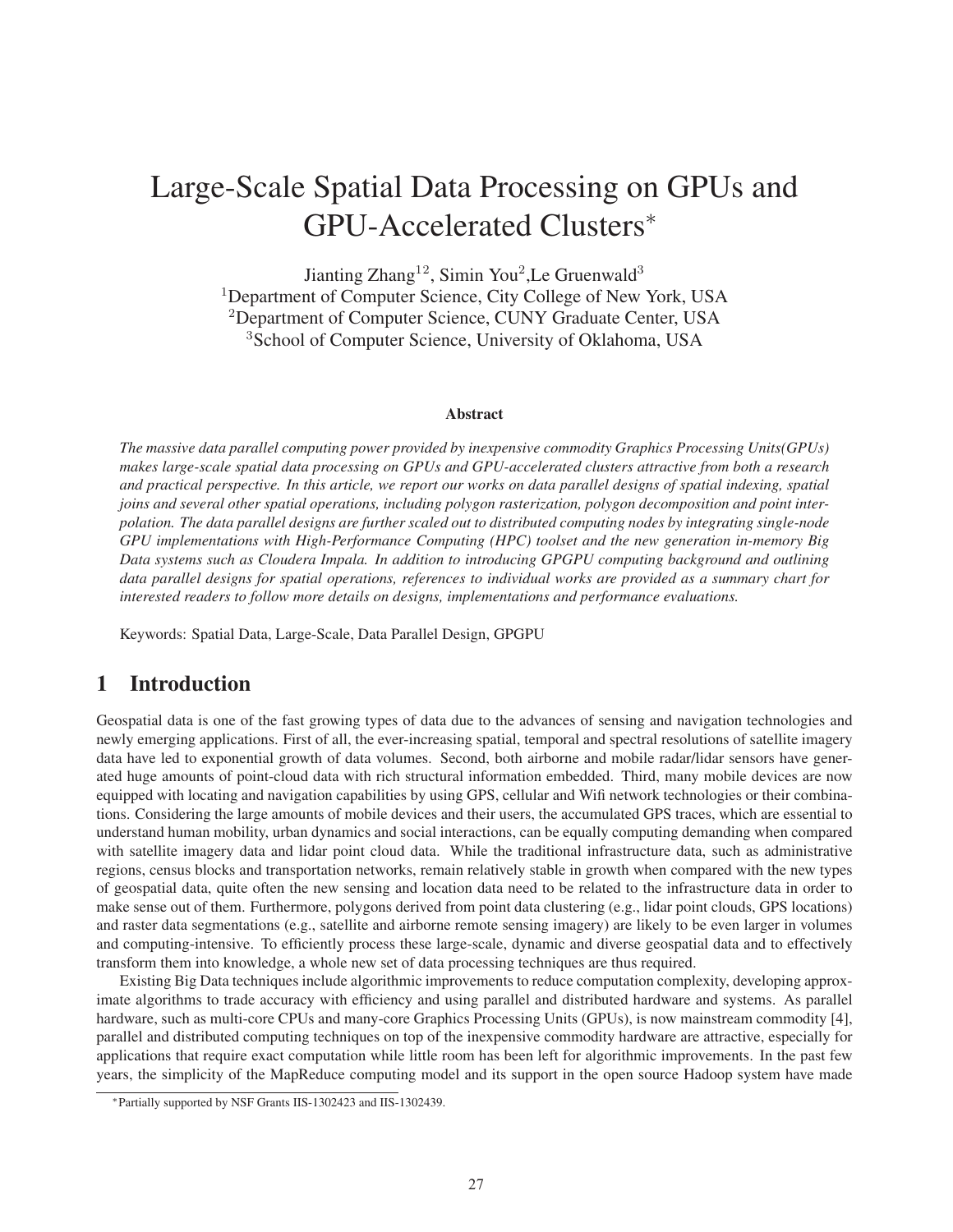it attractive to develop distributed geospatial computing techniques on top of MapReduce/Hadoop [2]. The success of SpatialHadoop [3] and HadoopGIS [1] has demonstrated the effectiveness of MapReduce-based techniques for large-scale geospatial data management where parallelisms are typically identified at the spatial partition level which allows adapting traditional serial algorithms and implementations within a partition.

While MapReduce/Hadoop based techniques are mostly designed for distributed computing nodes each with one or multiple CPU cores, the General Purpose computing on Graphics Processing Units (GPGPUs) techniques represent a significantly different parallel computing scheme. GPU hardware architectures adopt a shared-memory architecture closely resembles traditional supercomputers [5], which requires fine-grained thread level coordination for data parallelization. From a practical perspective, as the data communications are becoming increasingly expensive when compared with computation on modern processors/systems [4], GPU shared-memory architectures allow very fast data communications (currently up to 672 GB/s for Nvidia GTX Titan  $Z^1$ ) among processing units when compared with cluster computing ( 50 MB/s in cloud computing and a few GB/s in grid computing with dedicated high-speed interconnection networks) and multi-core CPUs (a few tens of GB/s), which is desirable for data intensive computing. Finally, in addition to fast floating point computing power and energy efficiency, the large number of processing cores on a single GPU device (5,760 for Nvidia GTX Titan Z) makes it ideal for processing geospatial data which is typically both data-intensive and compute-intensive. Nevertheless, from a research perspective, techniques based on a single GPU device have limited scalability which makes it desirable to scale-out the techniques to cluster computers with multiple-nodes and multiple GPU devices.

In this paper, we report our work on data parallel designs for several geospatial data processing techniques. By further integrating these GPU-based techniques with distributed computing tools, including Message Passing Interface  $(MPI<sup>2</sup>)$ library in the traditional High-Performance Computing (HPC) clusters and newer generation of Big Data systems (such as Impala<sup>3</sup> and Spark<sup>4</sup>) for Cloud computing, we are able to scale the data parallel geospatial processing techniques to cluster computers with good scalability. While we are aware of the complexities in developing a full-fledged GIS and/or a Spatial Database on GPUs, our research bears three goals: 1) to demonstrate the feasibility and efficiency of GPU-based geospatial processing, especially for large-scale data, 2) to develop modules for major geospatial data types and operations that can be directly applied to popular practical applications, such as large-scale taxi trip data and trajectory data, and 3) to develop a framework to integrate multiple GPU-based geospatial processing modules into an open system that can be shared by the community. We have developed several modules (as summarized in Fig. 4 in Section 3), over the past few years. We are in the process of integrating these modules under a unified framework and developing new modules to further enhance functionality. Interested readers can follow the respective references for more details.

For the rest of the paper, Section 2 provides a brief introduction to GPGPU computing; Section 3 introduces our data parallel designs and GPU implementations; Section 4 presents the high-level designs and implementations on integrating single-node GPU techniques for scaling out geospatial processing on GPU-accelerated clusters; and finally Section 5 is the summary and future work directions.

## 2 GPGPU Computing

Modern GPUs are now capable of general computing [4]. Due to the popularity of the Compute Unified Device Architecture (CUDA) [6] on Nvidia GPUs, which can be considered as a C/C++ extension, we will mostly follow CUDA terminologies to introduce GPU computing. Current generations of GPUs are used as accelerators of CPUs and data are transferred between CPUs and GPUs through PCI-E buses. The Nvidia Tesla K10 GPU shown in the top-right side of Fig. 1 has 15 Streaming Multiprocesors (SMXs) with each SMX having 192 processing cores. Since 32 processing cores form a warp and warps are used as the basic units for scheduling, GPUs can be viewed as Single Instruction, Multiple Data (SIMD) devices [4]. A multiprocessor can accommodate multiple thread blocks with each thread block having one or more warps through time multiplexing to hide I/Os and other types of latencies. For example, Tesla K10 GPU supports up to 2048 concurrent threads (i.e., 64 warps) per SMX. All the 32 threads in a warp execute the same instruction and the performance is maximized when there are no code branches within the warp; otherwise the branches will be serialized and the performance can be poor.

GPUs that are capable of general computing are facilitated with Software Development Toolkits (SDKs) provided by hardware vendors. The left side of Fig. 1 shows a simple example on summing up two vectors (*A* and *B*) into a new vector

<sup>1</sup>http://www.geforce.com/hardware/desktop-gpus/geforce-gtx-titan-z

<sup>2</sup>http://en.wikipedia.org/wiki/Message Passing Interface

<sup>3</sup>http://impala.io

<sup>4</sup>http://spark.apache.org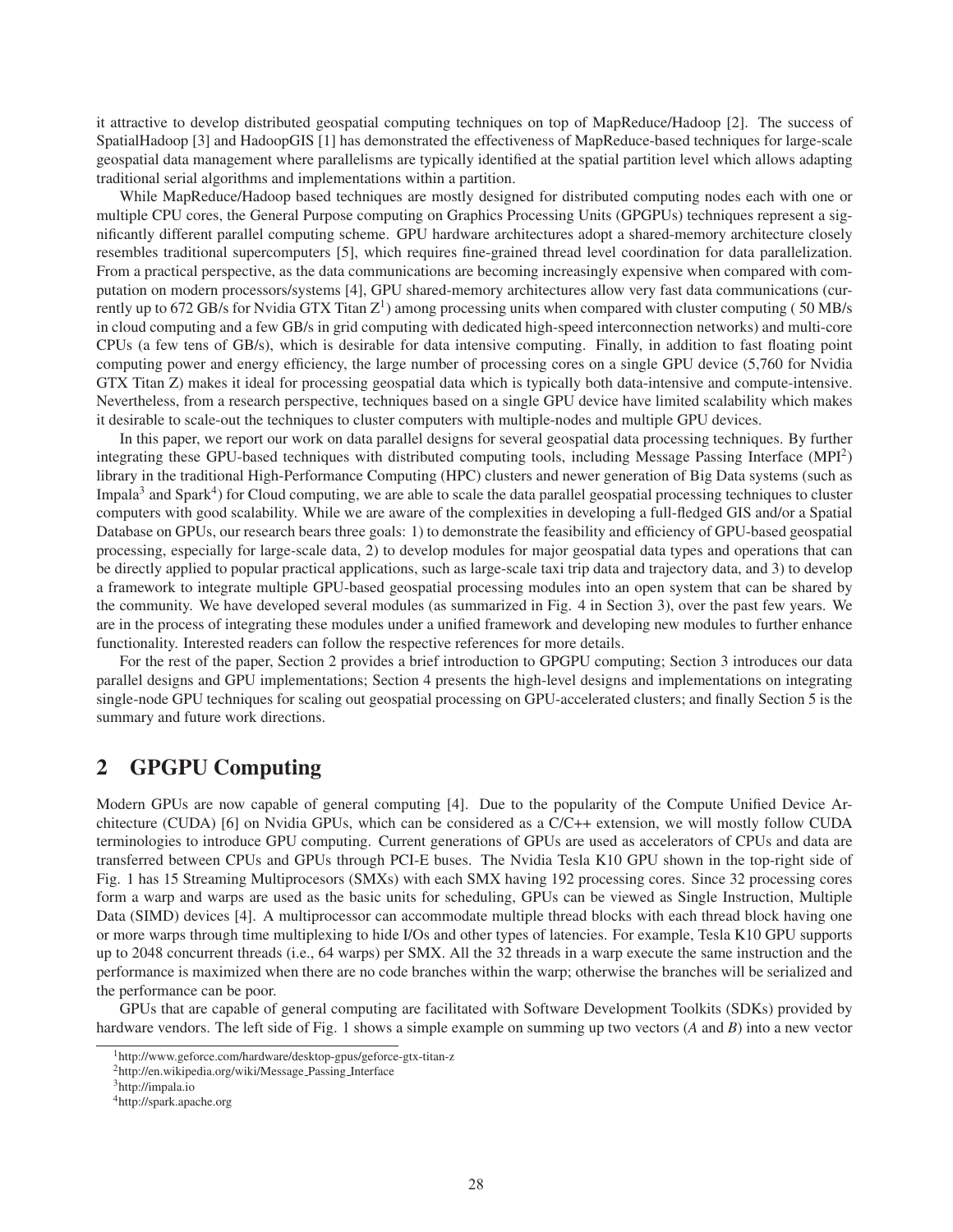

Figure 1: Illustration of GPU hardware Architecture and Programming Model

(*C*) in CUDA. The top part of the code shows the kernel function to be invoked by the main function in the lower part of the code segment. The whole computing task is divided into *M* blocks with each being assigned to a thread block with *N* threads. Within a thread block, an index can be computed to address the relevant vector elements for inputs/outputs based on its thread identifier (*threadIdx.x*) and block identifier (*blockIdx.x*), which are automatically assigned by the hardware scheduler, and block dimension (*blockDim.x*) which is specified when the kernel is invoked. While we use a 1D example in Fig. 1, CUDA supports up to three dimensions.

Parallelism is fundamental to data processing on parallel hardware. While coarse-grained parallelization can be used to create parallel tasks and exploit existing scheduling algorithms for parallel execution, the reverse is not true. Roughly speaking, the CUDA computing model for GPUs supports both task parallelism at the thread block level and data parallelism at the thread level. For a single GPU kernel designed for solving a particular problem, the boundary between task and data parallelism can be configured when the kernel is invoked (the lower-left part of Fig. 1). However, to maximize performance, data items should be grouped into basic units that can be processed by a warp of threads (which are dynamically assigned to processor cores) without incurring significant divergence. Instead of accessing data items sequentially that exhibits significant temporal locality that is optimal on CPUs, when nearby threads in a warp access a continuous block of data items in GPU device memory, the individual GPU memory accesses by the warp of threads can be combined into fewer memory accesses (coalesced memory accesses). This GPU characteristic requires a careful design of the layouts of multi-dimensional spatial data structures and their access patterns when developing spatial algorithms.

The unique hardware features and large tunable parameter space have made developing efficient GPU programs challenging. Using local, focal, zonal and global classification of geospatial operations [11] for both vector and raster data, as local operations only involve independent individual data items and focal operations mostly involve a bounded small number of neighboring items, they are relatively easy to be parallelized on GPUs. However, zonal operations (such as generating elevation distribution histograms for raster cells in polygons) and global operations (such as indexing vector geometry as trees) typically involve geometrical objects with variable numbers of vertices and may be spatially related to unbounded numbers of geometrical objects, such as joining two polygon datasets based on point-polygon test or two polyline datasets based on distance or similarity measures. The irregularities of data layout and data access patterns in such spatial operations have made it technically very challenging to design and implement efficient geospatial algorithms on GPU hardware.

While we have developed some geometrical algorithms on GPUs using CUDA directly at the beginning of our explorations of massive data parallel computing power for geospatial processing, we gradually realized that the straightforward approach is not productive. Instead, we have chosen to adopt a parallel primitive based approach whereas possible to reduce implementation complexity and improve development productivity. Parallel primitives refer to a collection of fundamental algorithms that can run on parallel machines [8]. The behaviors of popular parallel primitives on 1D arrays are well-understood. Parallel primitives usually are implemented on top of native parallel programming languages (such as CUDA) but provide a set of simple yet powerful interfaces (or APIs) to end users. Technical details are hidden from end users and many parameters that are required by native programming languages are fine-tuned for typical applications in parallel libraries so that users do not need to specify such parameters explicitly.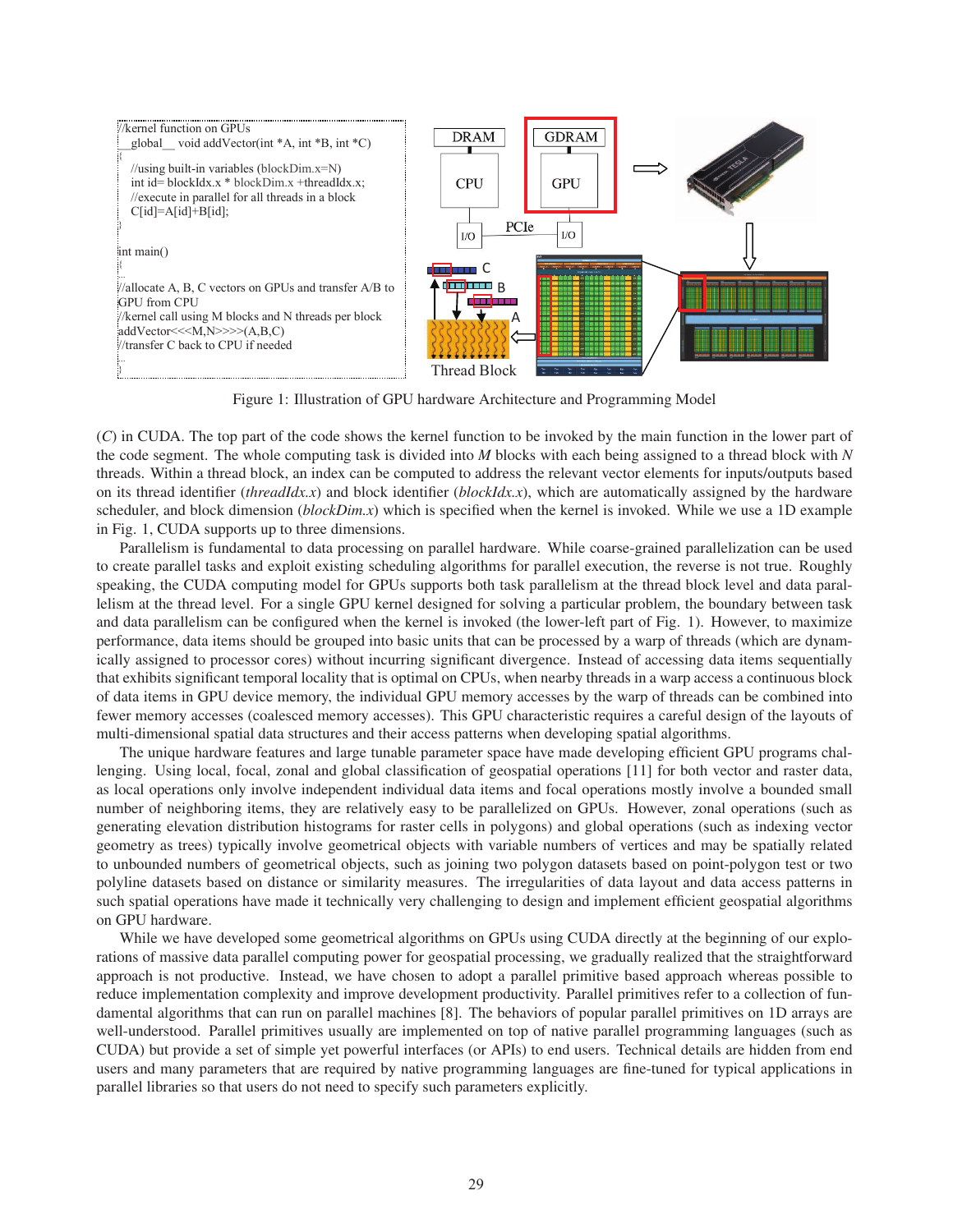### 3 Data Parallel Designs and Single-Node GPU-Implementations

Due to space limit, we will use a grid-file based indexing as an example to illustrate the idea of parallel primitives based data parallel designs and their implementations on GPUs. We then provide a summary chart for our existing designs and implementations and refer the readers to respective references for details.

Consider indexing a large set of points using the classic grid-file structure [9]. While serial algorithms and their implementations loop through all the points and determine the grid cell that each point should be associated with, as shown in Fig. 2, we use four parallel primitives for this purpose: *transform*, *(stable) sort*, *reduce (by key)* and *(exclusive) scan*. The *transform* primitive (similar to the *Map* function in *MapReduce*) generates Morton codes [9] that are used as grid cell identifiers for all points at a pre-defined resolution level; the *sort* primitive sorts points based on the cell IDs; the *reduce (by key)* primitive counts the number of points within each grid cell; and finally the *(exclusive) scan* primitive computes the prefix-sums of the numbers of points in all grid cells which are the starting positions of the points in the sorted point data vector. The primitives are executed by GPU hardware in parallel using their most efficient implementations which are transparent to algorithm and application developers. In fact, the current Thrust<sup>5</sup> parallel library (which comes with CUDA SDK) uses radix sort for the sort primitive. Although quicksort is known to be efficient on CPUs, radix sort is considered to be more efficient on GPUs.



Figure 2: Data Parallel Design and Implementation of Grid-File Point Indexing on GPUs

We have designed indexing techniques for rasters [21, 22, 19], points [18, 26] and Minimum Bounding Boxes [26, 13] using Grid-Files [26], Quadtrees [18, 21, 22, 19] and R-Trees [13]. We have also developed a GPU-based spatial join framework to join two indexed spatial datasets based on point-in-polygon tests [18], point-to-polyline distance [26], polyline-to-polyline similarity [23] with applications to spatiotemporal aggregation of large-scale taxi-trip data [18], trippurpose analysis [25], trajectory similarity query [23] and global biodiversity studies [20]. Fig. 3 illustrates our framework for spatial join processing on GPUs using grid-file indexing. After MBRs are rasterized into grid cells, the middle part of Fig. 3 illustrates how to use parallel primitives including *sort*, *binary searches* and *unique* to pair up polygons or polylines (i.e., spatial filtering) for the subsequent spatial refinement. While using quadtrees or R-trees for spatial filtering may require different parallel primitives (we refer to [18, 13] for details), the grid-file based spatial filtering essentially transforms a spatial query (filtering) problem into a relational equi-join problem which has been shown to be effective on GPUs [26]. The lower part of Fig. 3 shows four types of spatial refinement operations which can be realized efficiently on GPUs and we refer to [18, 26, 25] for details.

In addition to spatial indexing and query processing, which are important components in spatial databases, our research also involves several modules that are more related to pre-processing and post-processing as well as data conversions on GPUs, which are essential in a GIS environment. The work on natural neighbor based spatial interpolation for lidar data [12], although is implemented using CUDA directly for performance, also adopts a parallel primitive approach internally at the thread block level. The spatial interpolation module naturally bridges point data and raster data which makes it possible to apply existing techniques for rasters for point data. Similarly the GPU-based polygon rasterization technique in [16] bridges polygons and rasters. In observing that indexing polylines and polygons at MBR level might be limited by high false positives and result in low indexing power, we have developed a polygon decomposition technique which can decompose polygons into quadrants [24]. The decomposed polygons can be used for both indexing and approximating polygons in certain queries. We have also performed preliminary designs and implementations for polygon overlays [28], Geographical Weighted Regression (GWR) analysis [15] and map-matching for trajectories on GPUs. Fig. 4 provides

<sup>5</sup>https://thrust.github.io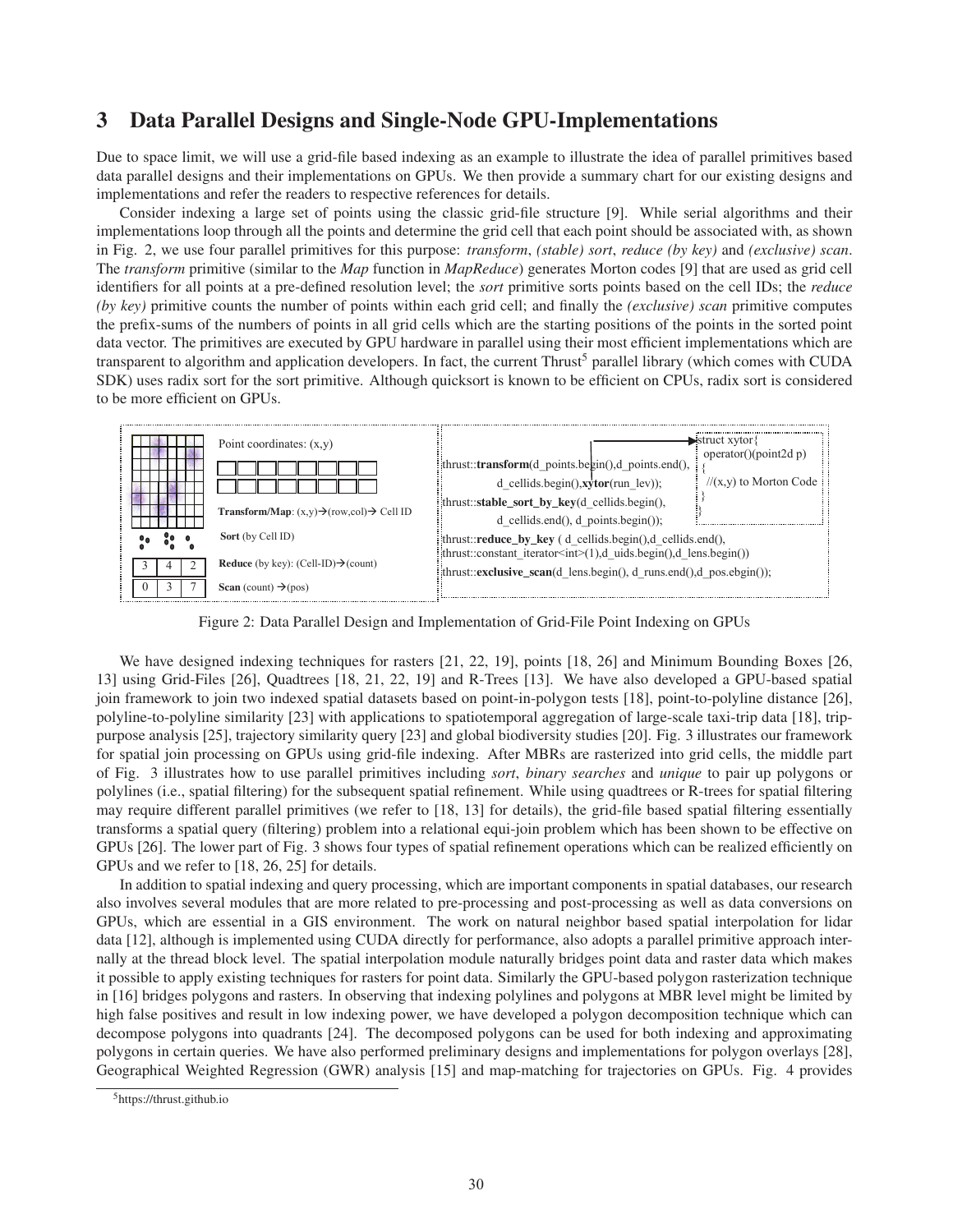a summary chart of our existing works where shaded rectangles represent indexing techniques, diamond-headed edges represent spatial applications and bracketed numbers represent publication sources for more details.



Figure 3: A Framework of Spatial Join Query Processing on GPUs using Grid-File Indexing

### 4 Scaling-out to GPU-Accelerated Clusters

To further improve the performance of large-scale geospatial data processing, it is essential to share workloads among distributed computing nodes that are equipped with GPUs for scalability. As discussed in Section 1, it is nontrivial to design and implement efficient distributed computing systems while existing Big Data systems typically do not support spatial data processing. In observing that improving single-node efficiency using GPUs can significantly reduce inter-node data communications [10], we believe that integrating our single-node GPU-based geospatial processing techniques with distributed computing techniques can be competitive with existing solutions (such as HadoopGIS [3] and SpaitalHadoop [1]).

Towards this goal, we have experimented two approaches: one using the MPI parallelization software stack available on the ORNL Titan supercomputer and one using the open source Cloudera Impala [7]. Fig. 5 illustrates the framework of the first approach where the NASA SRTM 30-meter DEM rasters with 20 billion raster cells are first divided into raster titles and the tiles are paired up with county MBRs. The pairs are partitioned and the partitions are then sent to Titan computing nodes through MPI APIs (Left Fig. 5). On each computing node, a raster tile is further divided into blocks and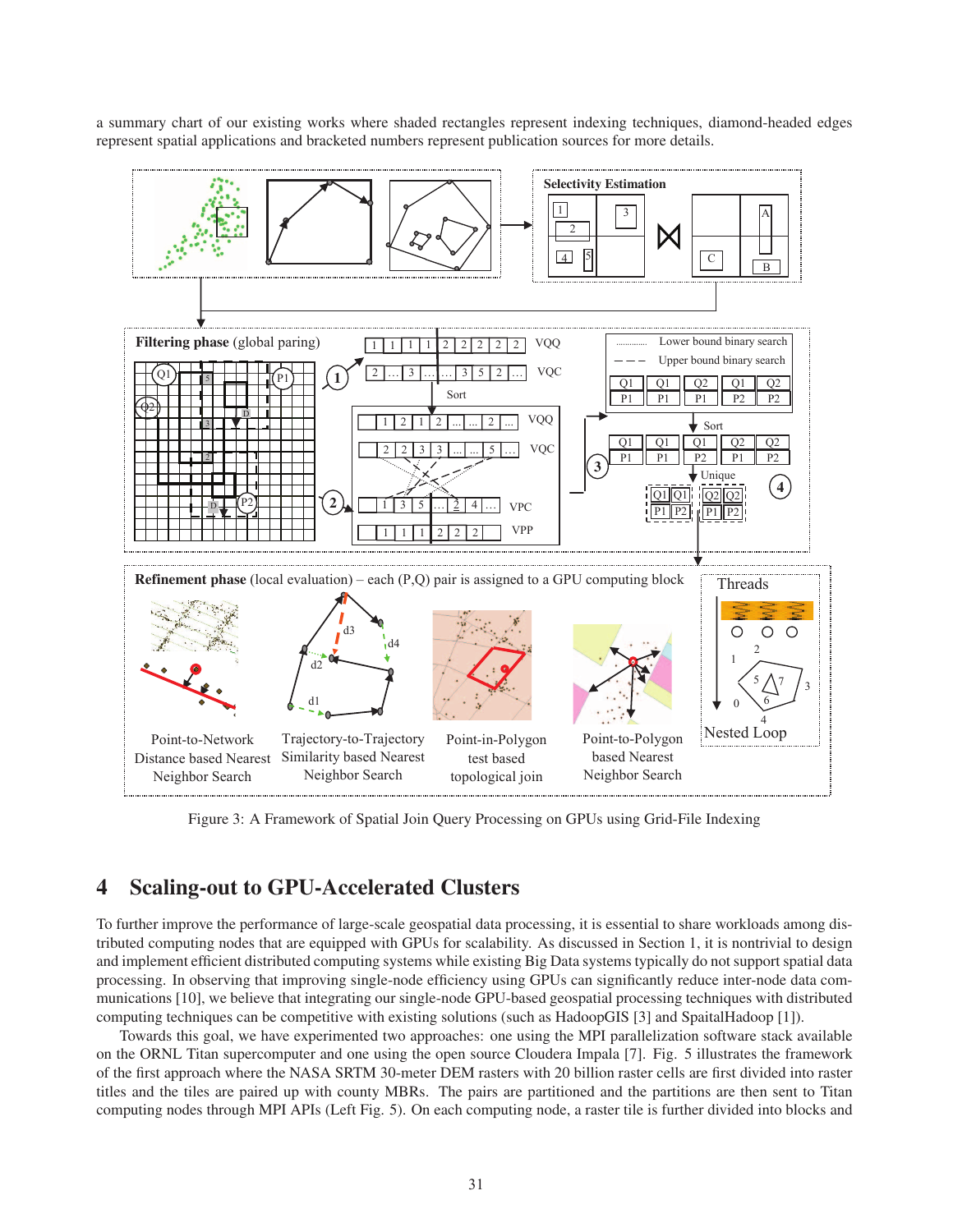

Figure 4: Summary Chart of GPU-based Spatial Operations for Different Spatial Data Types and Datasets

elevation histograms for the raster blocks can be efficiently computed on a GPU in parallel. Subsequently, raster blocks are tested whether they are completely inside a polygon or intersect with polygons after spatial filtering based on MBRs,. For raster blocks that are completely within a polygon, their histograms will be merged. For raster blocks that overlap with polygons, raster cells in the blocks are then treated as points and point-in-polygon tests are performed in parallel on GPUs as described in [18]. The per-polygon histograms are subsequently updated based on the test results. While we refer to [17] for details on the designs, implementations and performance evaluations, as a summary of results, we were able to generate elevation histograms for 3000+ US counties over 20 billion raster cells in about 10 seconds using 8 Titan nodes. We are in the process of generalizing the approach to support more general Zonal Statistics spatial operations which are popular in GIS applications [11].



Figure 5: Zonal Statistics on US Counties over NASA SRTM DEM Rasters on Titan Supercomputer using MPI with GPU-based Histogramming, Point-in-Polygon Test and Box-in-Polygon Test

The second approach we have adopted is to extend Cloudera Impala to support spatial query in SQL. Different from traditional distributed computing that utilizes MPI, data communication in Impala is based on Apache Thrift<sup>6</sup> and is tightly embedded into SQL physical execution plan. As shown in Fig. 6, in the ISP prototype system we have developed, three additional extensions are implemented in order to reuse the Impala infrastructure for distributed spatial query processing.

<sup>6</sup>http://thrift.apache.org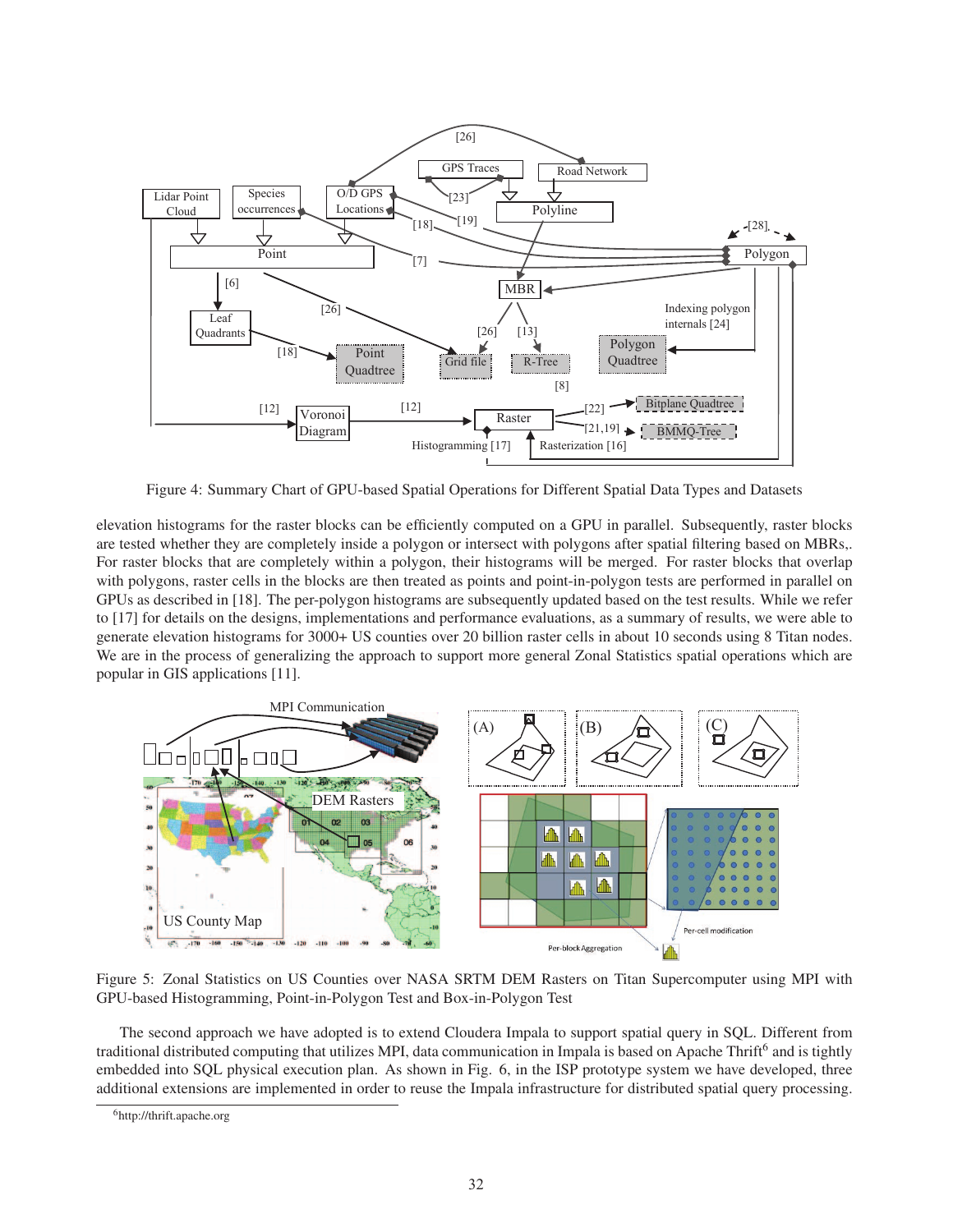First, we modify the Abstract Syntax Tree (AST) module of Impala frontend to support spatial query syntax. Second, we represent geometry of spatial datasets as strings to support spatial data accesses in Impala and prepare necessary data structures for GPU-based spatial query processing. Third, we have developed a *SpatialJoin* module as a subclass of *ExecNode* to extract data from both left and right sides in a spatial join in batches before the data is sent to GPU for query processing. We again refer to our technical report [27] for details while only provide a summary of performance evaluation here due to space limit.



Figure 6: ISP System Architecture and Components

The current GPU SDKs have limited support for JAVA, Scala and other languages other than C/C++, which makes it difficult to integrate our GPU-based implementations with Hadoop and Spark for scalability. However, we have observed that our data parallel designs and their implementations on top of the Thrust parallel library have strong connections with the built-in vector functions (e.g., *map*, *reduce* and *sort*) in Scala (and similarly Java 8). The connections have motivated us to develop SpatialSpark [14] to process spatial queries directly on Spark, a popular and high-performance in-memory Big Data system developed using Scala and Java. While the end-to-end performance of SpatialSpark is largely affected by the underlying geometry library  $(\text{JTS}^7)$  in this case) which dominates the spatial join query runtimes, the simple implementations and high-performance have made the implementation attractive for Cloud deployment [14]. This subsequently has motivated us to develop a data communication infrastructure similar to Spark (and Akka<sup>8</sup> that Spark depends on) to natively support large-scale geospatial processing on GPU-accelerated clusters. By developing more semantics-aware spatial data partition and communication primitives and extending the row-batch based asynchronous data processing framework in Impala [7] to semi-structure data (such as spatial data and trajectory data), we hope the new designs and implementations can bring higher efficiency and scalability for large-scale geospatial processing.

### 5 Conclusion and Future Work

Large-scale geospatial data in newly emerging applications require new techniques and systems for better scientific inquiries and decision making. Efficient and scalable processing of large-scale geospatial data on parallel and distributed platforms is an important aspect of Big Data research. In this paper, we present our work on parallel designs and implementations of geospatial processing algorithms and systems on GPUs and GPU-accelerated clusters for both efficiency and scalability. Experiments on several large-scale geospatial data have demonstrated orders of magnitude speedups when compared with traditional techniques on single CPU cores and have shown great potentials in significantly speeding up a wide range of geospatial applications.

For future work, first of all, we would like to investigate on both generic and spatial specific parallel primitives for multi-dimension data as most of existing primitives in parallel libraries (including Thrust) are designed for one dimensional vectors. Second, while we have successfully scaled out our data parallel designs from a single node to distributed nodes , there is still considerable room for optimizations to further improve scalability by incorporating spatial processing domain semantics. Finally, compared with existing spatial databases that provide declarative SQL interfaces and GIS that provide intuitive graphics interfaces, except for ISP, most of our prototypes are standalone command line programs. We plan to integrate both SQL and graphics interfaces with our prototypes for better usability.

<sup>7</sup>http://www.vividsolutions.com/jts/JTSHome.htm

<sup>8</sup>http://akka.io